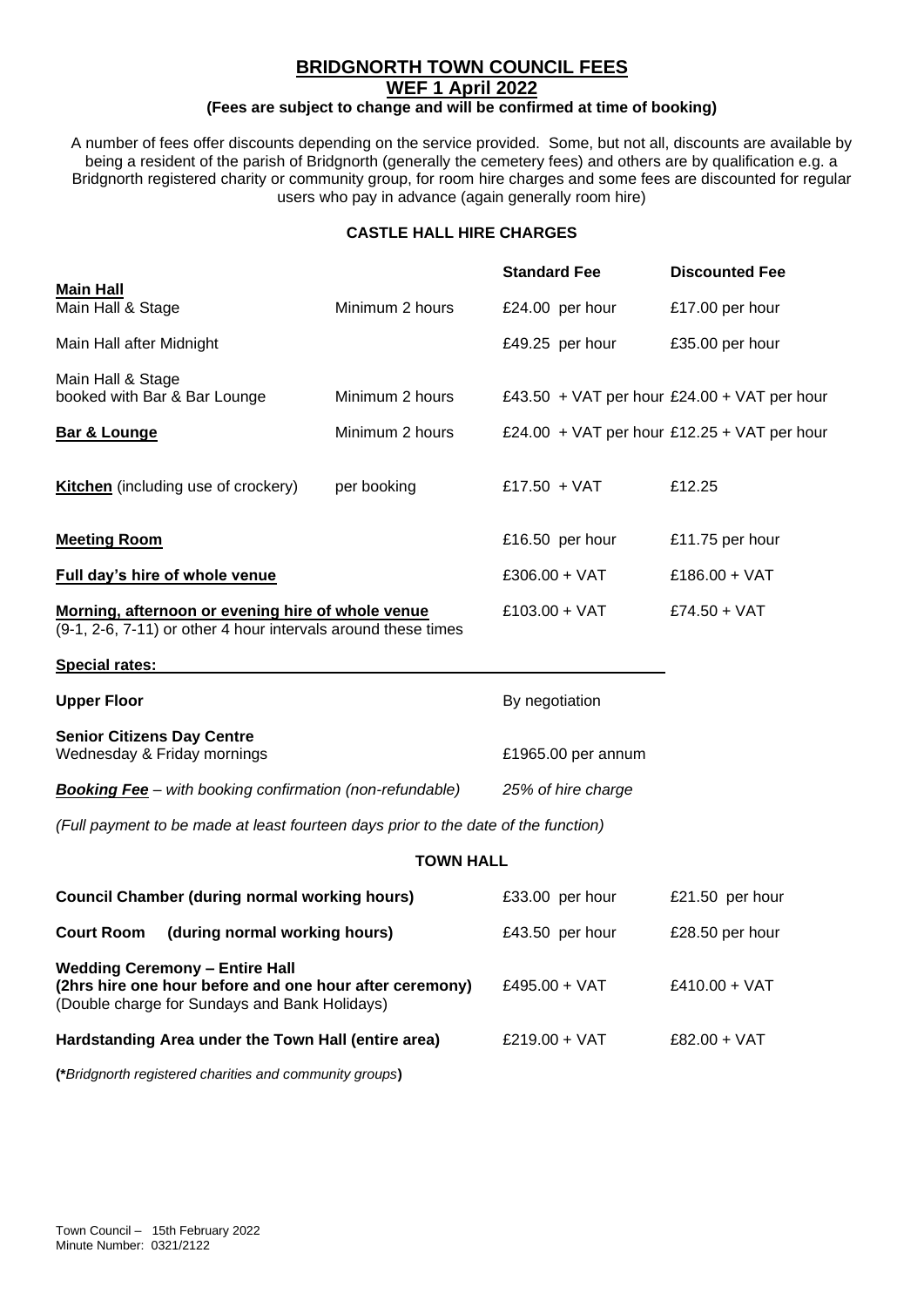# **THE ANNEXE, COLLEGE HOUSE**

|                                                                               | <b>Standard Fee</b>     | <b>Discounted Fee</b>                     |
|-------------------------------------------------------------------------------|-------------------------|-------------------------------------------|
| Annexe (during normal working hours)                                          | £22.50 per hour         | £15.00 per hour                           |
| Annexe (outside of normal working hours)                                      | £26.50 per hour         | £17.00 per hour                           |
| <b>MEMORIAL BENCHES</b>                                                       |                         |                                           |
| Maintenance fee (Annual rate)                                                 | £53 plus VAT            |                                           |
|                                                                               | <b>Standard Fee</b>     |                                           |
|                                                                               | <b>SPORTS PITCHES</b>   |                                           |
| <b>CROWN MEADOW (football)</b>                                                | £22.00 per game         |                                           |
|                                                                               | <b>MARKETS</b>          |                                           |
| <b>HIGH STREET MARKET STALLS</b>                                              | £2.70 per foot          |                                           |
| <b>CHARITY STALL</b>                                                          |                         | £13.50 per hire (pitch 5 under Town Hall) |
| <b>MARKET UNDER TOWN HALL</b>                                                 | £13.50 per pitch        |                                           |
| (including VAT (service charge))                                              |                         |                                           |
|                                                                               | <b>PARKING</b>          |                                           |
| <b>SEVERN PARK CAR PARK</b>                                                   |                         |                                           |
| Cars:<br>Up to 2 hours<br>2 hours - 4 hours<br>All day<br><b>Annual Pass:</b> | £2.00<br>£3.00<br>£5.00 |                                           |

non- resident fee<br>resident fee –(proof of residency required) £64.00

resident fee –(proof of residency required)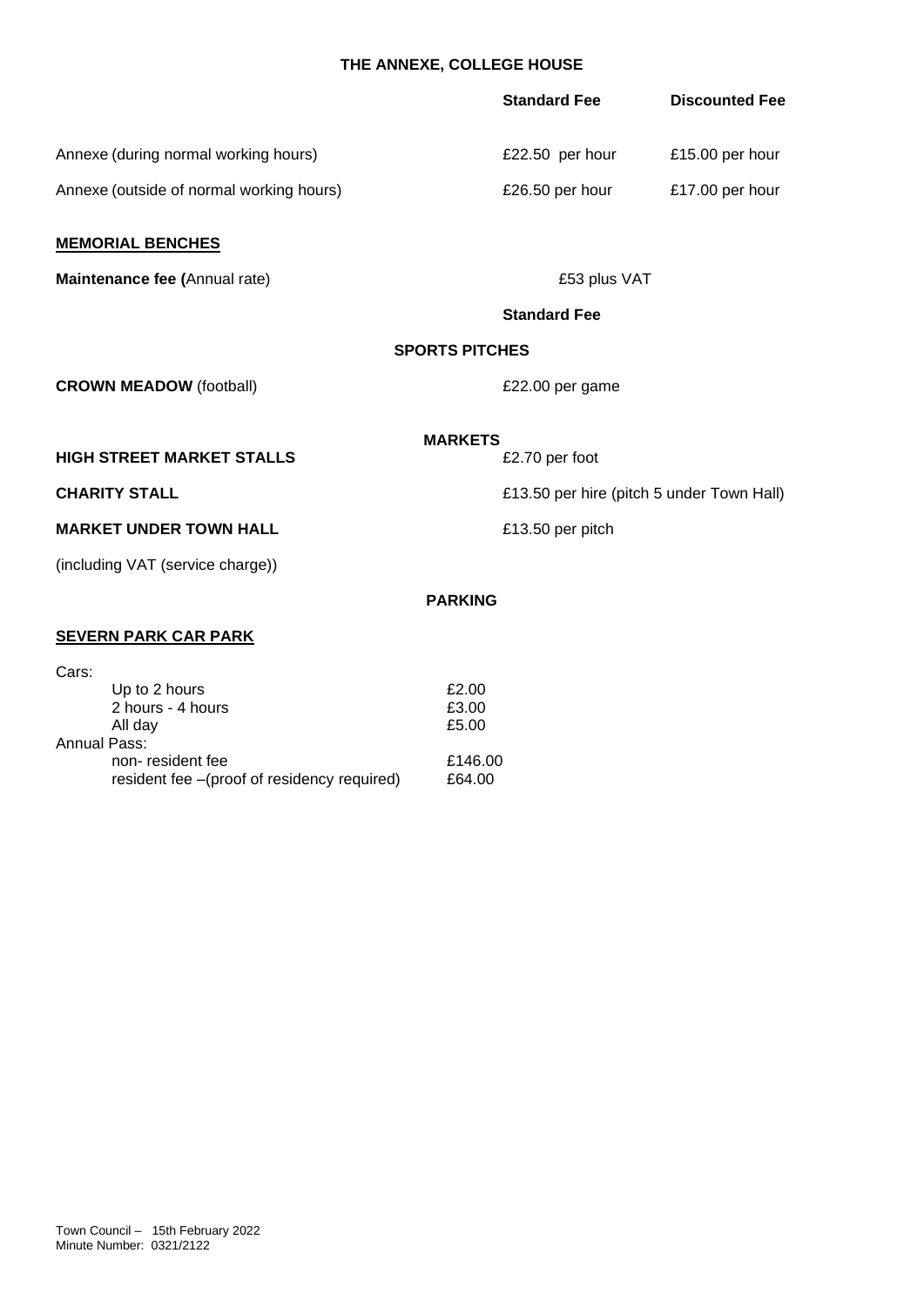#### **ALLOTMENTS**

Size A - 7m x 11m £1.50 per week <br>E1.65 per week

Size B - 5m x 10m £1.25 per week  $£1.40$  per week Size C - 4.8m x 5.5m £1.00 per week  $£1.10$  per week Use of the storage shed **E16.50** per annum plus VAT

## **USE OF TOWN COUNCIL LAND**

| <b>Severn Park:</b> |  |
|---------------------|--|
|                     |  |

Commercial **Commercial Commercial Commercial Commercial Commercial Commercial** Bridgnorth based Community Groups and not for profit - £110.00 per day **Castle Grounds and other open spaces (e.g. Bandon Lane):**

| Commercial                                           | £320.00 per day |
|------------------------------------------------------|-----------------|
| Bridgnorth based Community Groups and not for profit | £128.00 per day |

## **ADVERTISING ON TOWN COUNCIL PROPERTY**

#### **Town Hall**

£44 booking fee (to put up and take down by Council staff)

Plus £5.85 per week rental (up to maximum of 3 weeks)

### **Severn Park**

£11.00 booking fee (not put up by Council staff)

£27.25 booking fee (put up and taken down by Council staff)

Plus £5.85 per week rental

|                               | <b>ADMIN</b>                                  |
|-------------------------------|-----------------------------------------------|
| <b>PHOTOCOPYING</b>           | £0.55 pence per copy (black & white) plus VAT |
| <b>CCTV EVIDENCE TAPES</b>    | £24.00 plus VAT                               |
| <b>FREEDOM OF INFORMATION</b> |                                               |
| <b>Documents</b>              | £3.75 per copy plus VAT                       |

Labour up to 22.5 hours No charge Labour over 22.5 hours **E60.00** per hour plus VAT